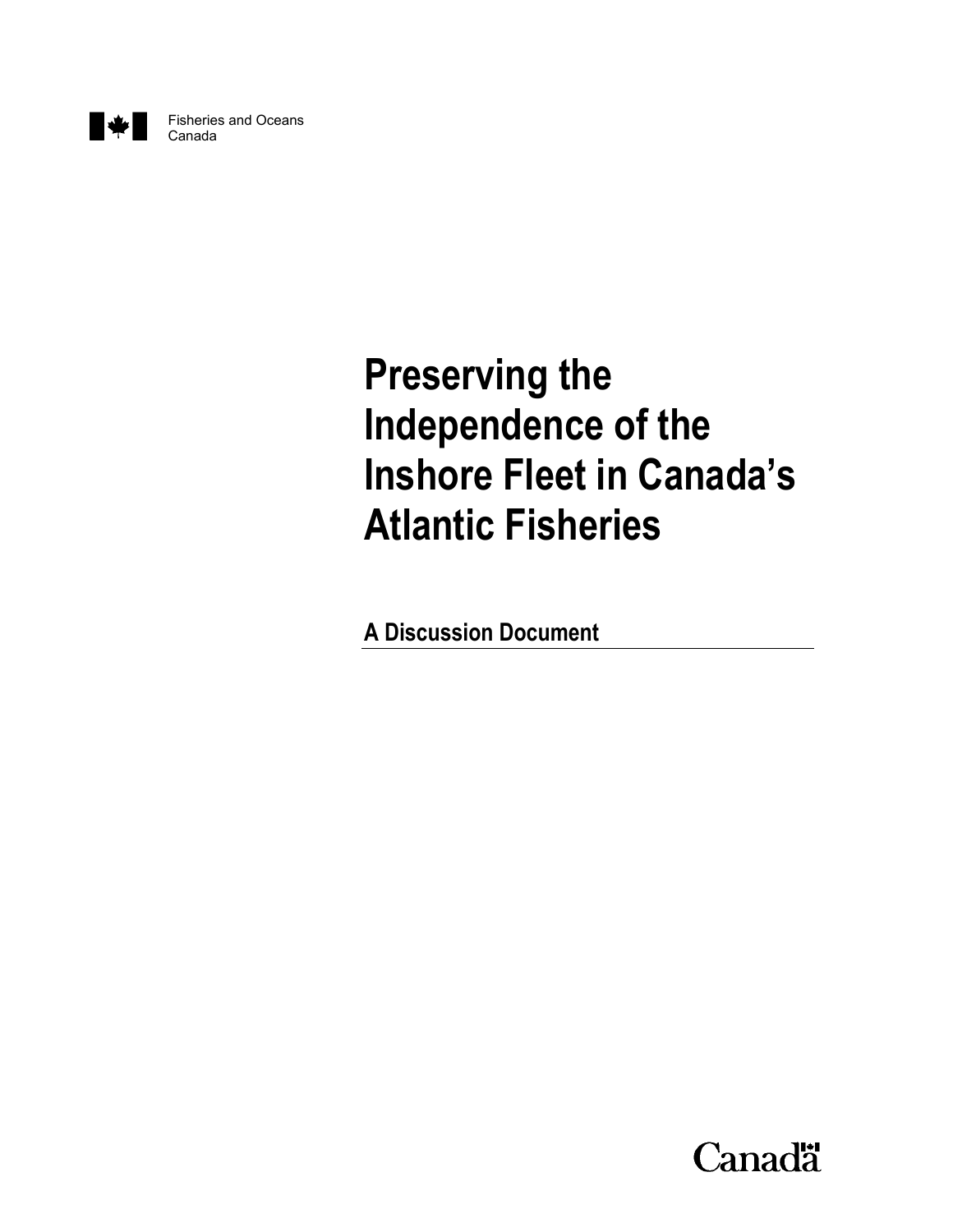Published and designed by:

Atlantic Fisheries Policy Review 200 Kent Street Ottawa, ON K1A 0E6

Internet Home Page: **www.dfo-mpo.gc.ca/afpr-rppa**

Cat. No. FS 23-433/2003 ISBN 0-662-67856-7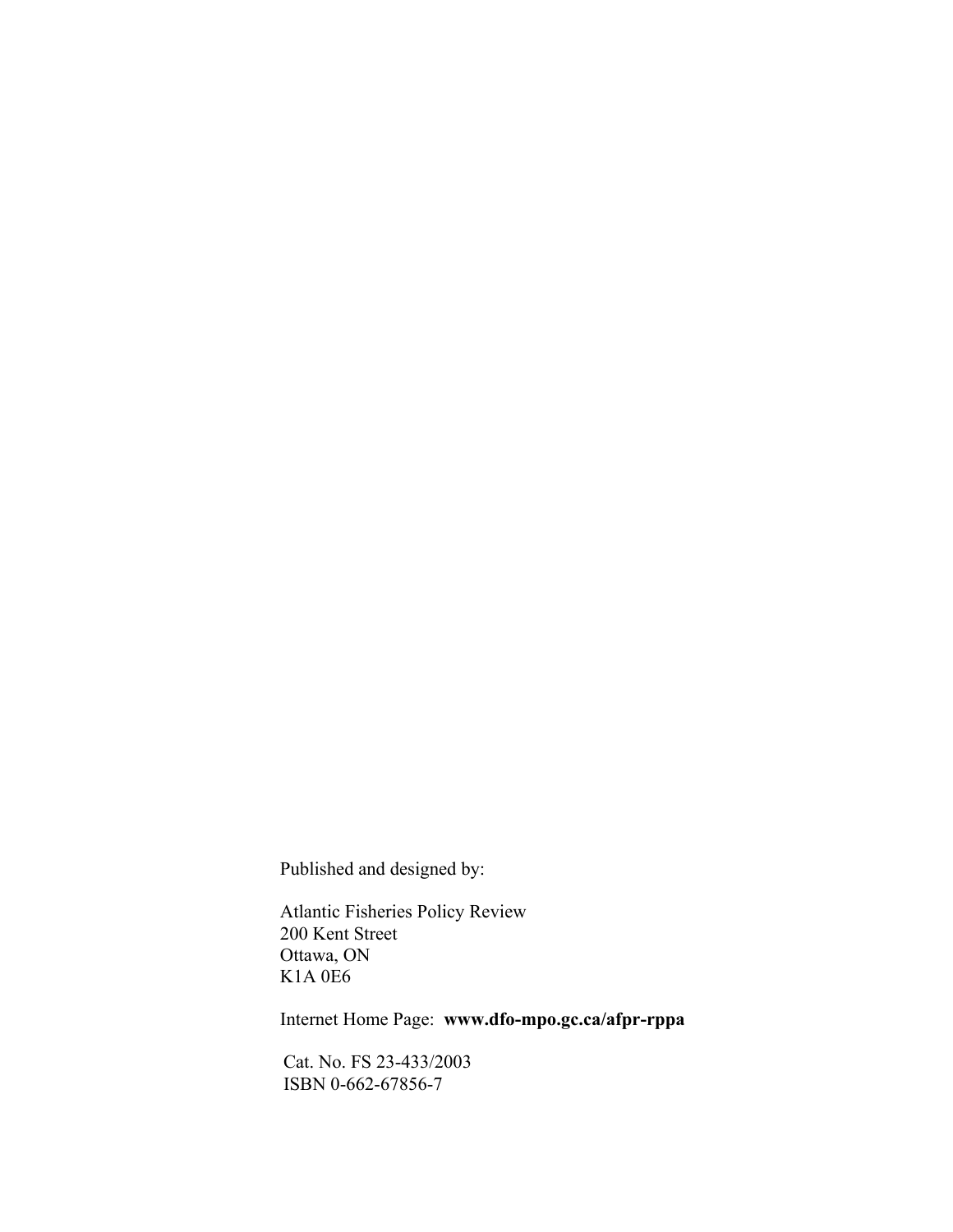## Table of Contents

## **Message from the Minister**

| 1.0 |                                                        |                                                    |  |
|-----|--------------------------------------------------------|----------------------------------------------------|--|
| 2.0 |                                                        |                                                    |  |
|     | 2.1                                                    | Atlantic Fisheries Policy Review (AFPR) 3          |  |
|     | 2.2                                                    |                                                    |  |
|     | 2.3                                                    | <b>Commercial Fisheries Licensing Policy</b>       |  |
|     | 2.4                                                    | The Owner-Operator and Fleet Separation Policies 5 |  |
| 3.0 |                                                        | Preserving the Independence of the Inshore Fleet 7 |  |
|     | 3.1                                                    |                                                    |  |
|     | 3.2                                                    |                                                    |  |
| 4.0 | <b>Owner-Operator and Fleet Separation Policies 11</b> |                                                    |  |
|     | 4.1                                                    |                                                    |  |
|     | 4.2                                                    |                                                    |  |
| 5.0 |                                                        |                                                    |  |
|     |                                                        |                                                    |  |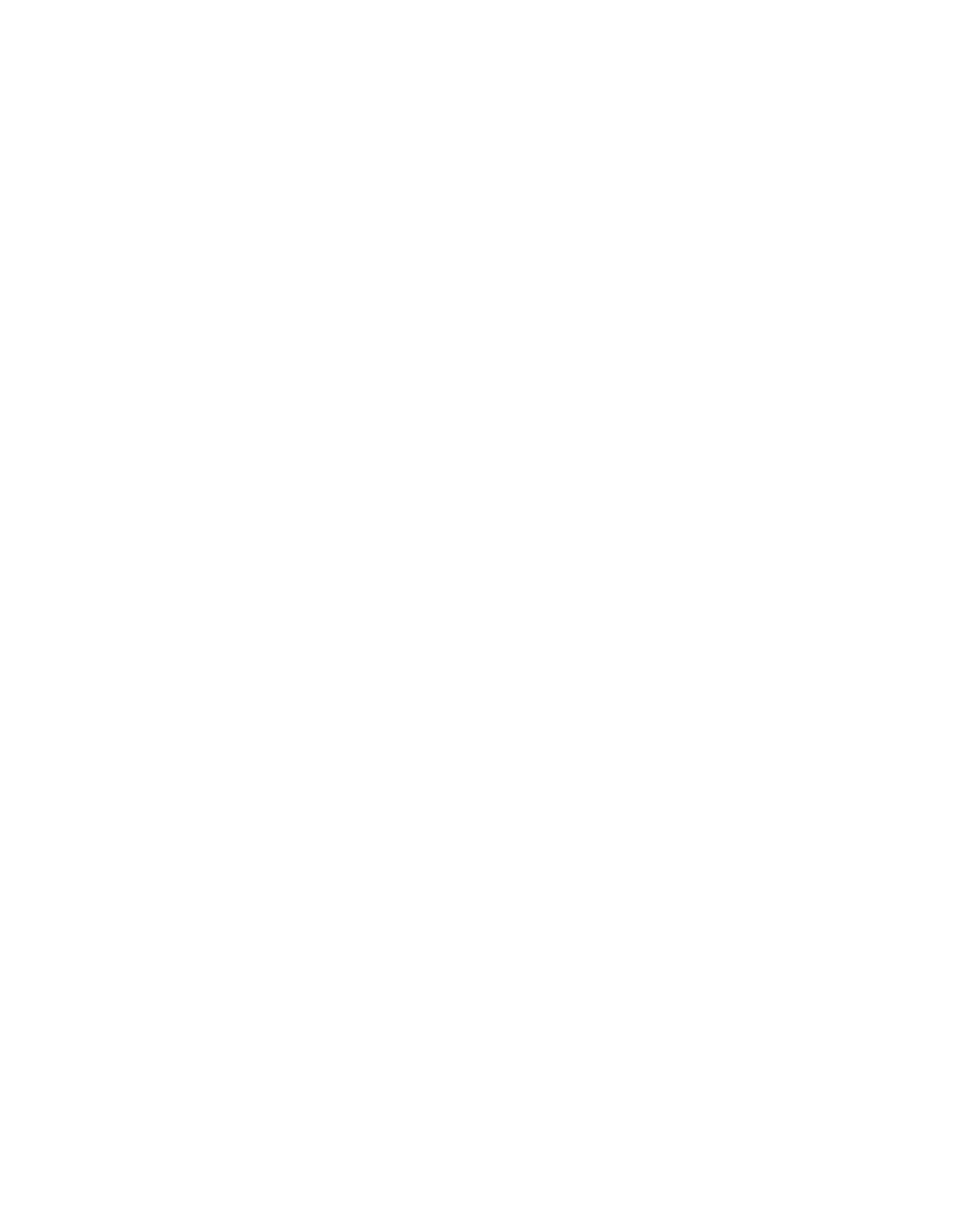## **Message from the Minister**

As I announced a few weeks ago, I am now distributing a discussion document to thousands of Atlantic fishing industry stakeholders who are as interested in preserving the independence of the inshore fleet as I am.

I encourage you to read the paper and then participate in consultations starting in January to explore options aimed at developing specific measures to strengthen the vitality of inshore fleets. They are the backbone of the fishing industry.

I want your advice at this important stage of the Atlantic Fisheries Policy Review (AFPR) as we seek to modernize the policies that govern our commercial fisheries and to keep pace with their evolution. With your help, the AFPR policy framework will become the first comprehensive guide to fisheries management on Canada's Atlantic coast.

In building the foundation of the AFPR, it has become clear at previous meetings with resource users that dealing with these so called "trust agreements" was something we needed to move forward with quickly. This discussion paper asks you to focus on the owner-operator and fleet separation policies and also invites discussion into widespread concern that the fleet separation policy is being undermined by so-called "trust agreements."

I want to make sure that the spirit of the *Commercial Fisheries Licensing Policy for Eastern Canada, 1996* is not undermined. It is important that the vibrant small business community of inshore fleets continues to contribute to the health and prosperity of hundreds of coastal communities.

Enclosed you will find a schedule of the public consultation sessions to be held in Atlantic Canada, Quebec and Nunavut. If you are unable to attend one of these sessions, I would ask that you please submit your comments by one of the methods outlined at the end of this document.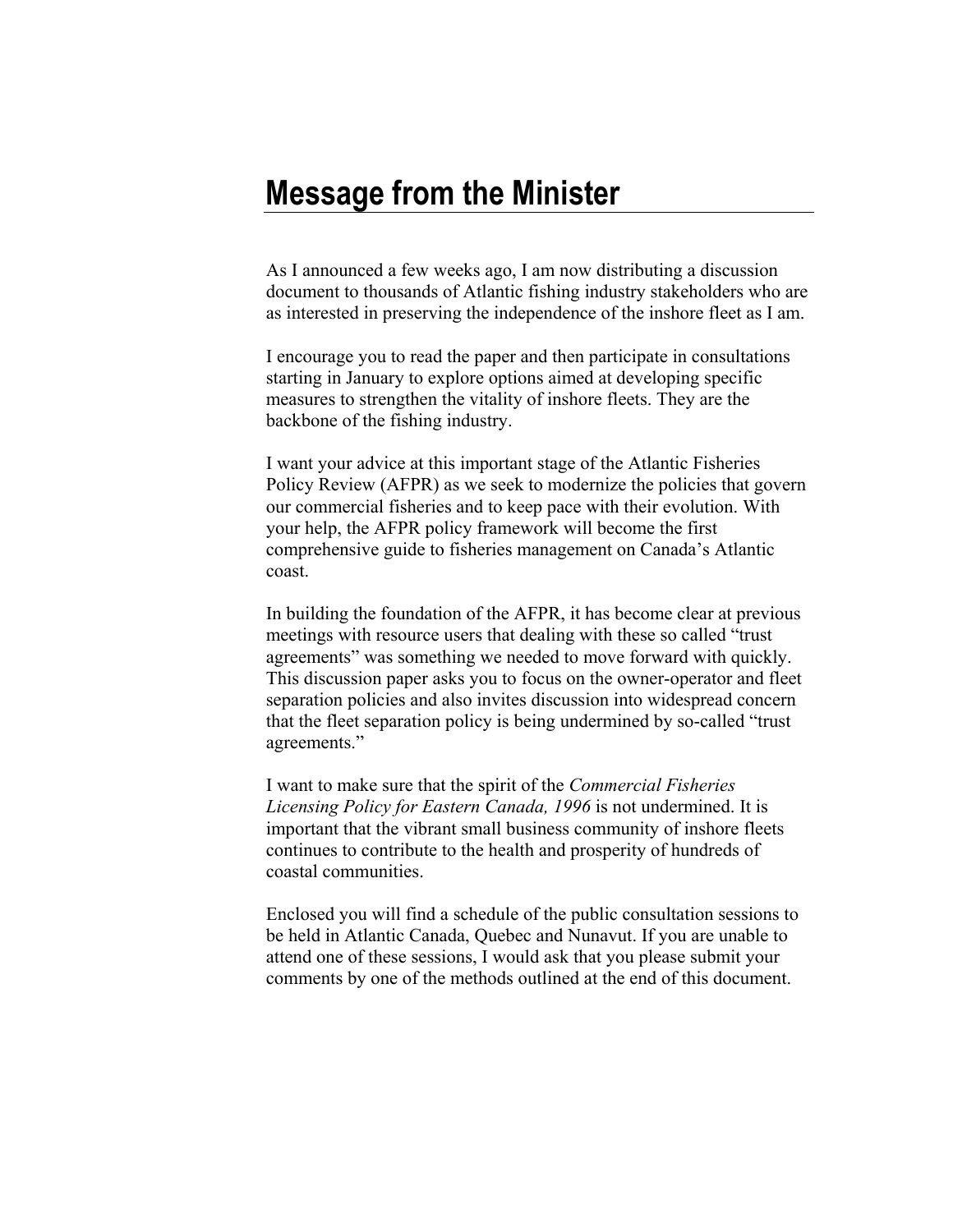My objective in this process is to continue working with you to create the circumstances for resource users to be more self-reliant, economically viable and self-sustaining on a long-term basis. Please take the time and effort to make your opinions known so that we can reach this goal together.

MI ant

**The Honourable Robert G. Thibault Minister of Fisheries and Oceans** 

December 2003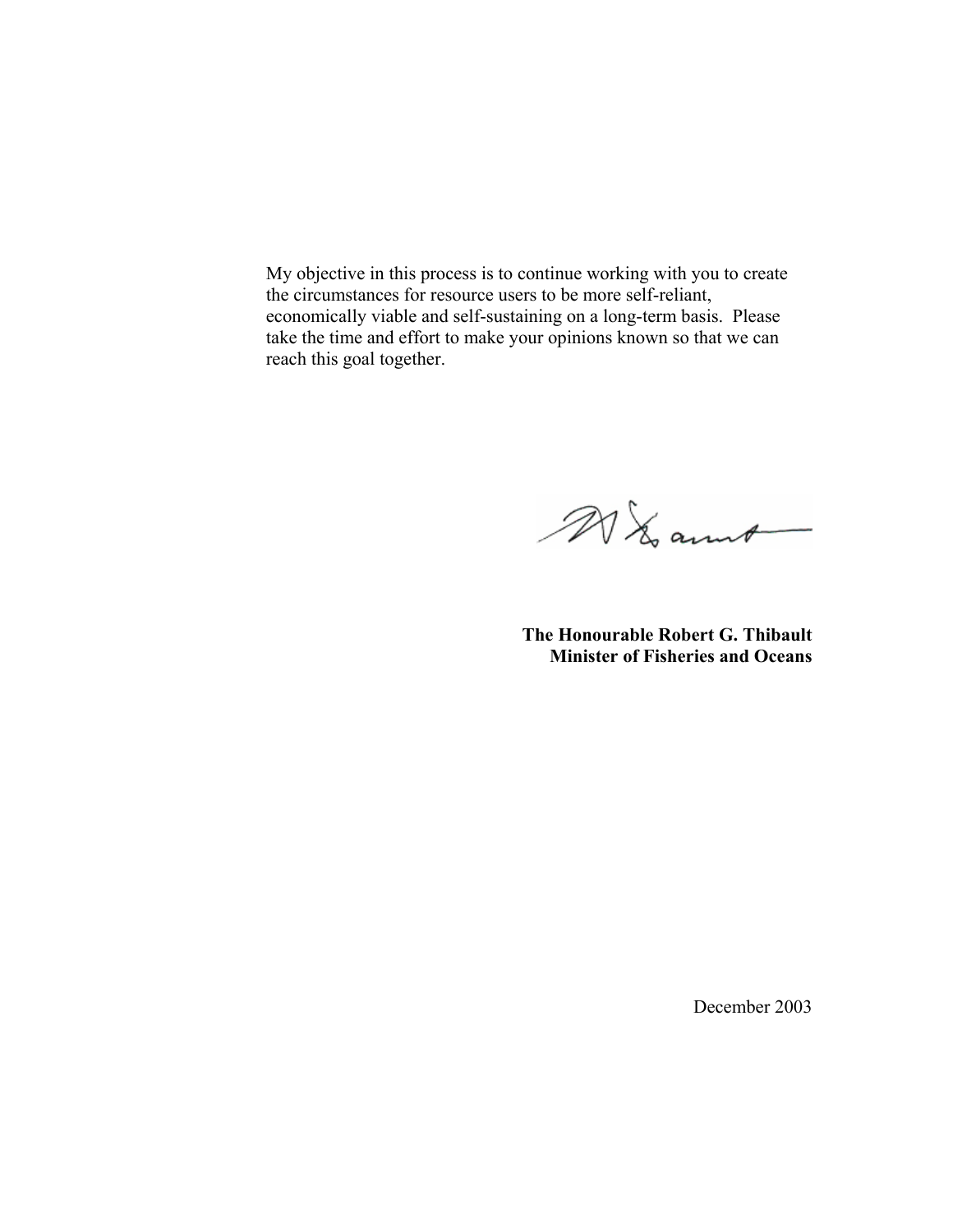## **1.0 Introduction**

During the AFPR consultation process, inshore fleets expressed widespread concerns that the fleet separation policy is being undermined by an apparent proliferation of "trust agreements" and asked that Fisheries and Oceans Canada close so-called "loopholes" in the policy that allow this to happen. These consultations also revealed concerns that a proposal in the policy framework to introduce a degree of flexibility to the owner-operator and fleet separation policies would erode their purpose.

The Minister of Fisheries and Oceans is committed to preserving the independence of the inshore fleets while meeting one of the two core objectives of the AFPR to create the circumstances for resource users to be more self-reliant, economically viable and self-sustaining on a longterm basis. This consultation provides an opportunity to examine options available to ensure that this commitment is kept. Fisheries and Oceans Canada is thus inviting resource users in the commercial fisheries to participate in this examination of the effectiveness of the fleet separation policy with respect to its underlying objectives. Fisheries and Oceans Canada is also seeking views on other approaches to foster the independence and economic viability of fleets covered by the owner-operator and fleet separation policies.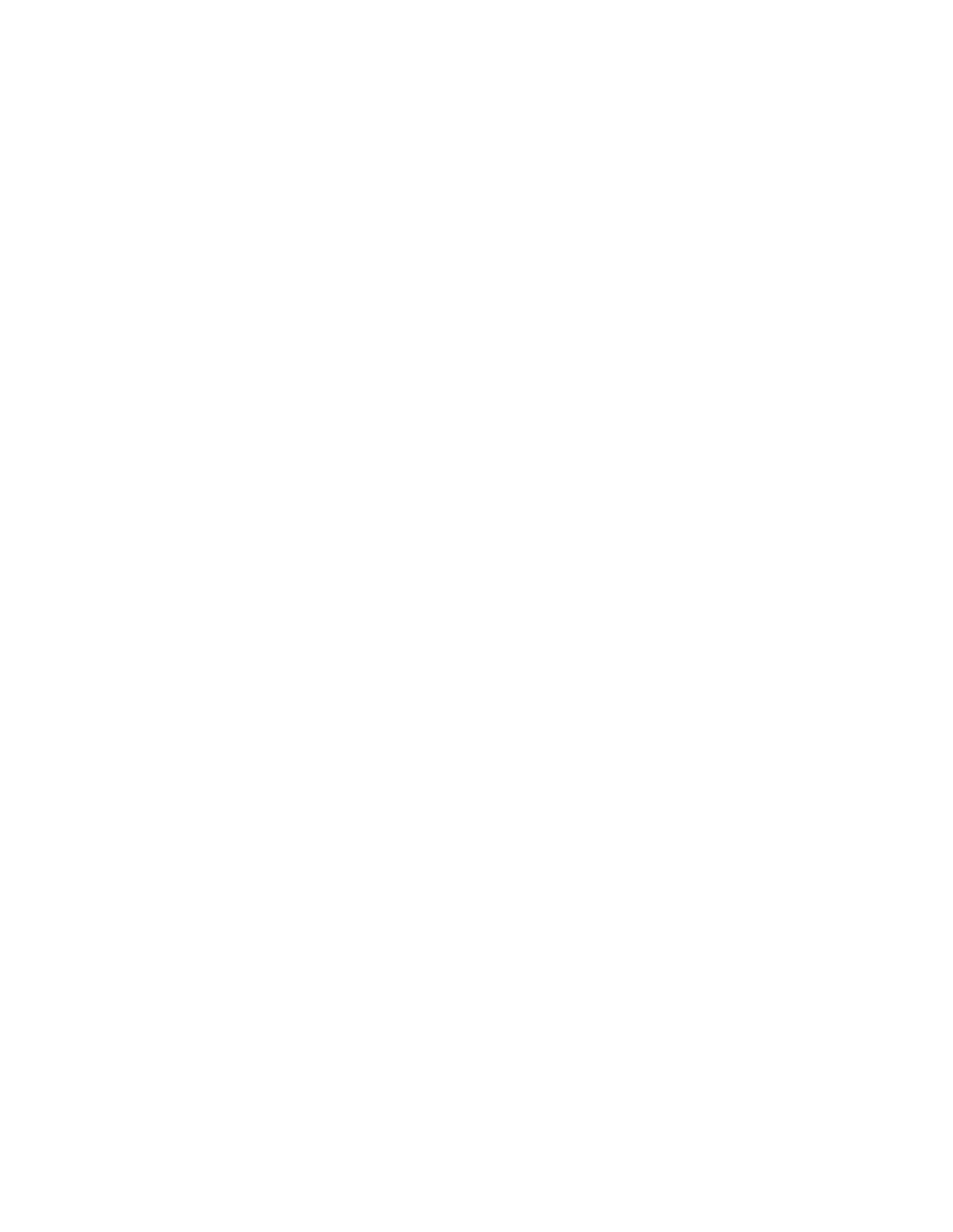## **2.0 Background**

The release of this document represents an acceleration of a part of Phase II of the Atlantic Fisheries Policy Review (AFPR). Phase I of the AFPR focused on developing a policy framework for the management of Atlantic fisheries, which will be released in the coming months. Phase II will establish priorities and begin to operationalize elements of the policy framework.

### **2.1 Atlantic Fisheries Policy Review (AFPR)**

 The AFPR was established by Fisheries and Oceans Canada to develop a consistent and cohesive policy framework for the management of Canada's East Coast fish stocks. The work of the AFPR is being done in two phases with the first phase nearing completion and due to be announced in the coming months. Phase I included extensive consultations, which demonstrated broad support for a vision for the management of the Atlantic fisheries. Principles to guide decisionmaking in the long term were developed, along with clear objectives to achieve the vision. Phase I will be completed with the release of a comprehensive policy framework. Phase II will establish priorities and begin the practical implementation of the policy framework.

 During the AFPR consultation process it became clear that industry views regarding the owner-operator and fleet separation policies were highly polarized. The inshore fleets expressed widespread concerns that the fleet separation policy is being undermined by "trust agreements" and asked that Fisheries and Oceans Canada close so-called "loopholes" in the policy that allow this to happen. These consultations also revealed that a proposal in the policy framework to apply a degree of flexibility to the owner-operator and fleet separation policies without limiting the use of "trust agreements" would erode their purpose.

 However, others, including offshore interests and representatives of the processing sector, argued that these policies impair the ability of the fishing industry to compete in the global market. These interests further argued that while inshore fishers can hold processing licences, under the fleet separation policy, new inshore licences cannot be issued to processors.

#### *AFPR Vision and Objectives*

The vision for the Atlantic fisheries is of a biologically sustainable resource supporting fisheries that: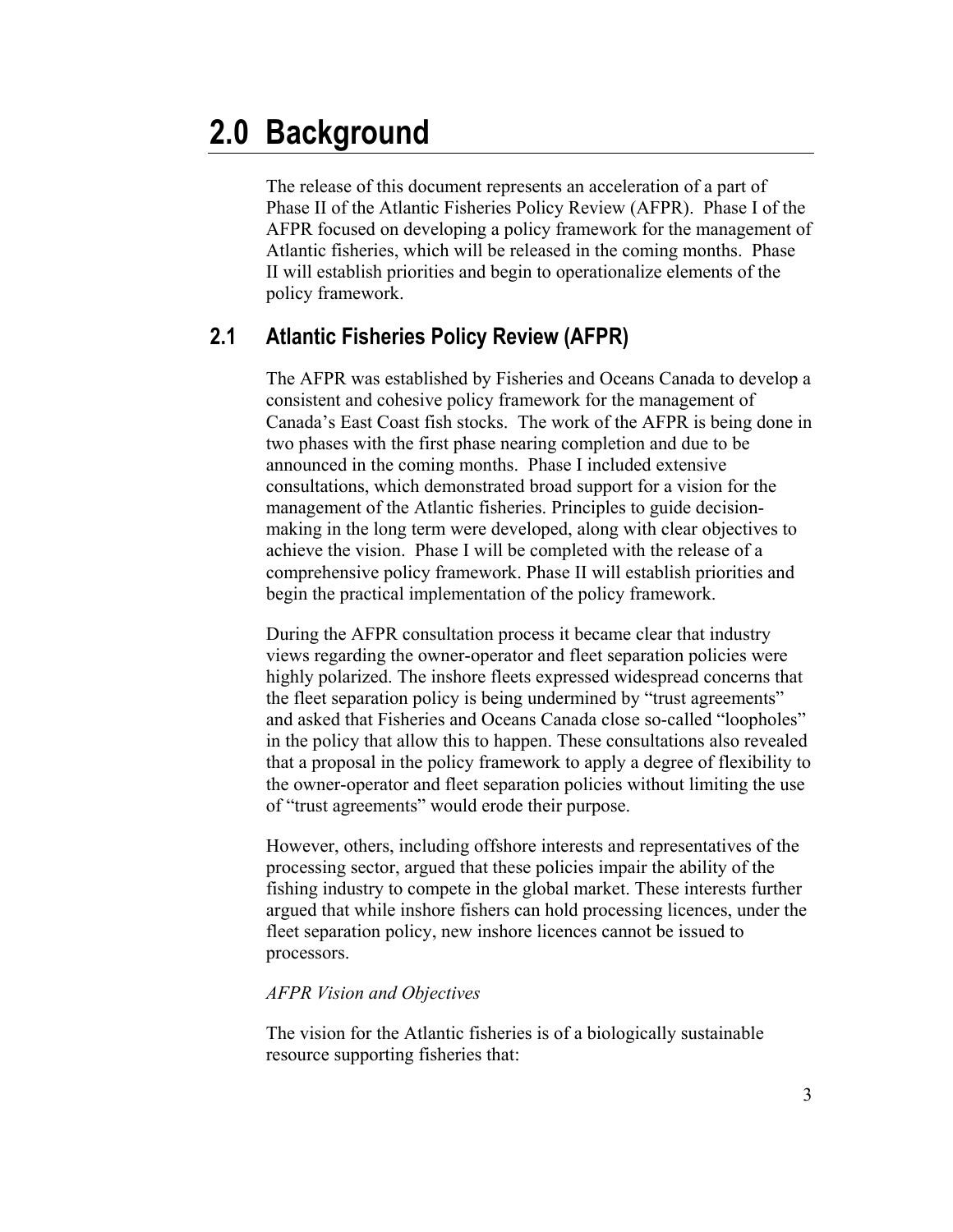- are robust, diverse and self-reliant,
- effectively involve all interests in appropriate fisheries management processes,
- are sustainable and economically viable, contributing to the economic base of coastal communities, and
- provide for the constitutional protection afforded Aboriginal and treaty rights and where Aboriginal and non-Aboriginal resource users work collaboratively.

To make the vision for the Atlantic fisheries a reality there are two core objectives of conservation and sustainable use, and self-reliance. To be more self-reliant, resource users will have more flexibility to make decisions about their own economic and social objectives. Self-reliant fisheries and collaboration among all orders of government will contribute to the well-being of coastal communities.

### **2.2 "Trust Agreements"**

A fishing licence reflects a privilege to fish, which is granted annually at the absolute discretion of the Minister pursuant to the *Fisheries Act (*the *Act)*. It is a limited permission to fish constrained by conditions of licence. When the licence expires, the privilege to fish terminates.

Some licences that have been issued to individuals or to companies become the subjects of what is often referred to as "trust agreements". Fisheries and Oceans Canada is not a party to these contracts and is not bound by their provisions. These "trust agreements" are entered into between the licence holder and a processor or other third party. Oftentimes, these agreements purport to direct the use of the licence (the beneficial interest) by the processor or the other third party. These private contracts are legal instruments, which bind the parties that sign them.

The *Act* or the regulations made pursuant thereto do not specify that a licence holder must hold the licence *and* the rights that flow from the licence (i.e. what is referred to as the "beneficial interest"). Section 16 of the *Fishery (General) Regulations* sets out that a document, which includes a licence, is the property of the Crown and is not transferable. The restriction on transfers has been interpreted by the courts as prohibiting the transferring of the "legal title" of the licence but not the "beneficial interest" that flows from it. The *Act* or the regulations made pursuant thereto thus do not currently prohibit some licence holders from transferring, by way of contract or "trust agreements", the beneficial interests in their licence to another party.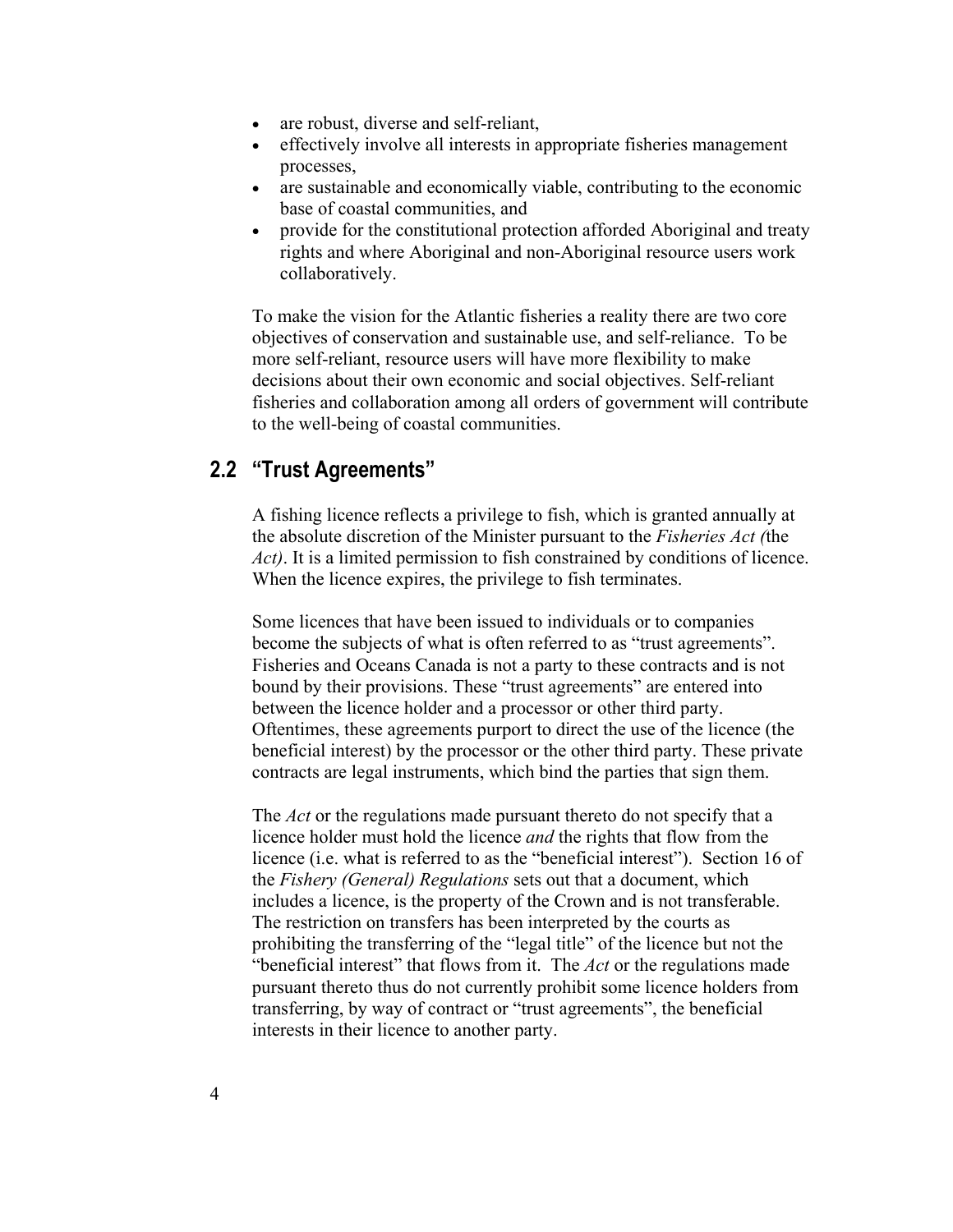The concepts of "legal title" and "beneficial interest" have been considered by the Courts in the context of fishing licences. The British Columbia Court of Appeal held in *British Columbia Packers v. Sparrow* 35 B.C.L.R. (2nd) 334 (1989) that nothing in the *Act* or regulations prohibited a nominee from holding in trust, or prohibited a transfer of a beneficial interest in a licence as the restrictions in the regulations applied only to transfers of the title.

Where a licence is the subject of such a "trust agreement" and the beneficial interest in the licence is transferred to another party, the legal title remains vested in the licence holder and he/she remains, according to the courts, a "bare trustee holding the licence".

"Trust agreements" that purport to transfer the beneficial use of a licence, although they have not been considered as illegal by courts, contravene the owner-operator and fleet separation policies and the Core fisher designation since they allow a corporation, third party or entity other than the licence holder to control a licence in the inshore fleet.

### **2.3** *Commercial Fisheries Licensing Policy for Eastern Canada, 1996*

 The *Commercial Fisheries Licensing Policy for Eastern Canada, 1996*, provides guidance in relation to access to the fishery to provide for orderly harvesting of the resource. The Policy deals with the issues of Core enterprises, foreign ownership, fleet separation, owner-operator, processing at sea, factory freezer trawlers, vessel replacement, seal licensing and appeals process and procedures. It promotes viable and profitable operations for the average participant while recognizing that specific measures may be necessary for certain fisheries and geographical locations of Eastern Canada.

### **2.4 The Owner-Operator and Fleet Separation Policies**

(Contained within the *Commercial Fisheries Licensing Policy for Eastern Canada, 1996*)

 The intent of the owner-operator and fleet separation policies is to protect the independence of the inshore fleet from control by other interests such as processing companies. Both policies are designed to keep separate the processing and harvesting functions.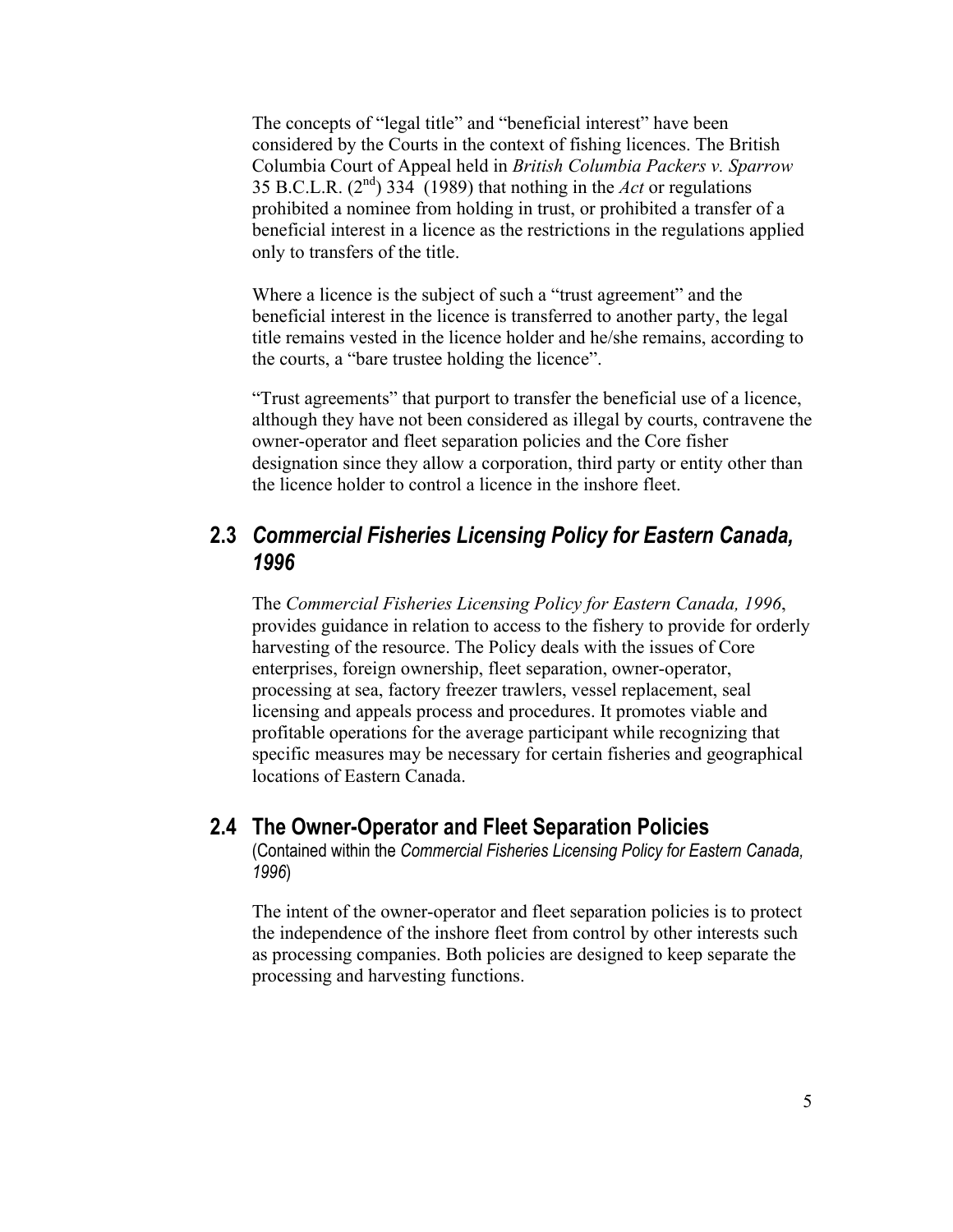#### *Owner-Operator Policy*

Under the owner-operator provision, licence holders who are restricted to using vessels less than 65 feet in length are required to fish their licences personally. The Policy contains a provision whereby licence holders who have previously designated an operator for one or more of their vessels may continue to do so under a "grandfather" clause. A substitute operator may be designated when a licence holder is prevented, by circumstances beyond his/her control, from engaging in the activity authorized by the licence.

#### *The Fleet Separation Policy*

The fleet separation policy, initially adopted in 1979, covers fisheries where licence holders are restricted to using vessels less than 65 feet in length. The Policy includes the following provisions:

- Corporations may not hold new fishing licences for vessels less than 65 feet in length;
- allows for the retention of licences held by corporations before 1979, including those involved in the processing sector; and
- allows fishing licences for vessels less than 65 feet in length, held by corporations prior to 1979, to be issued as replacement licences to another pre-79 corporation which holds fishing licences for vessels less than 65 feet in length.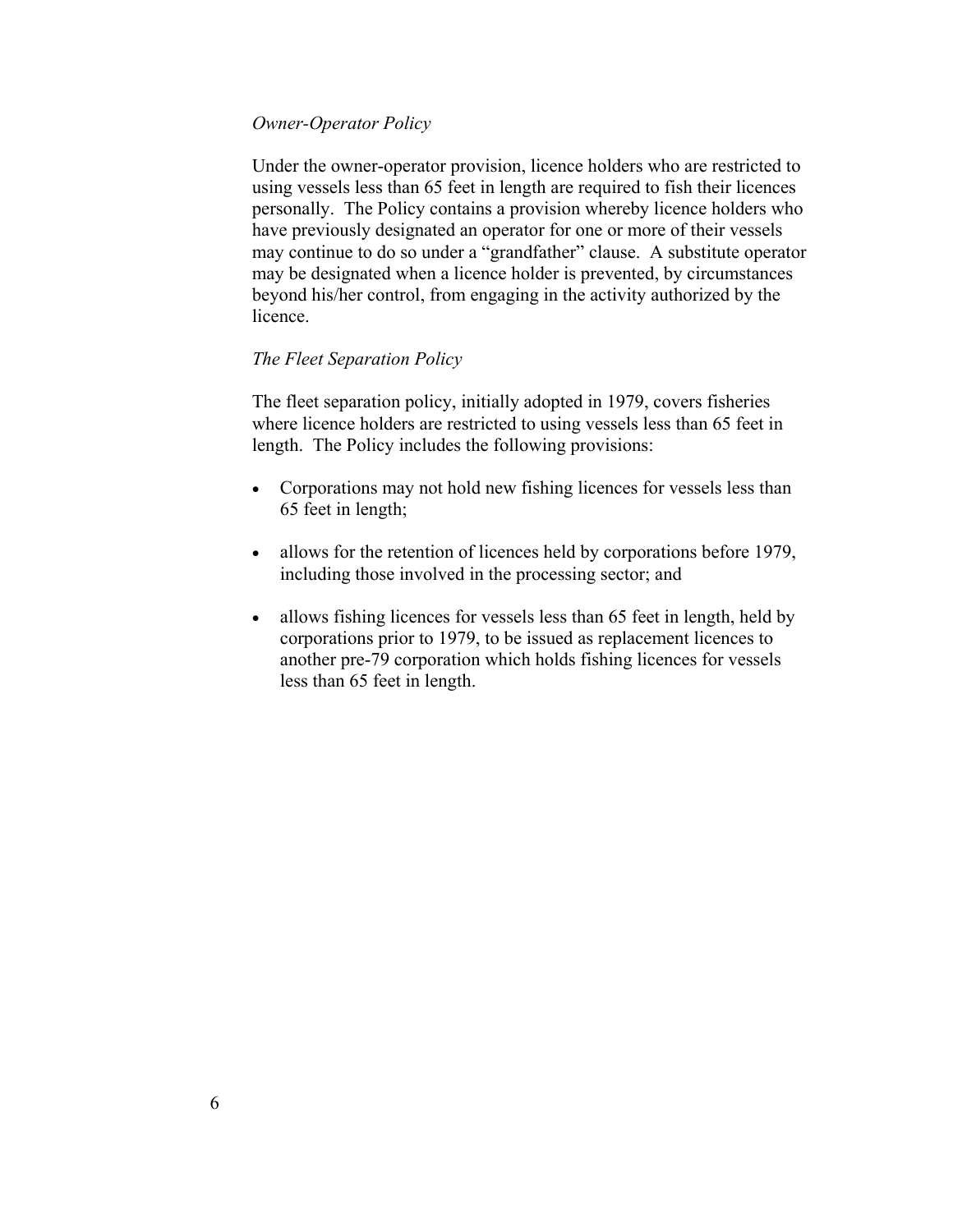## **3.0 Preserving the Independence of the Inshore Fleet**

Fisheries and Oceans Canada endorses the importance of maintaining an independent and economically viable inshore fleet. It is important to restate that the owner-operator and fleet separation policies are integral elements of the *Commercial Fisheries Licensing Policy for Eastern Canada, 1996,* and remain in effect. Given the widespread concern expressed by inshore fleets that the fleet separation policy is being undermined by "trust agreements", Fisheries and Oceans Canada is intent on dealing with the issue of "trust agreements" that direct the use of the licence (the beneficial interest) by a party other than the licence holder by exploring options for preserving the independence of the inshore fleet. Part of a strong and independent inshore fleet is the viability and profitability of the individual operations. The AFPR seeks to create the conditions for enterprises to be more self-reliant, economically viable and self-sustaining on a long term basis. Some resource users have noted that this might include incorporation, other business planning tools or further diversification of their operations.

Fisheries and Oceans Canada is inviting resource users in the commercial fisheries to examine the effectiveness of the fleet separation policy with respect to its underlying objectives, and to provide their views on exploring other approaches to foster the independence and economic viability of fleets covered by the owner-operator and fleet separation policies.

### **3.1 Possible Options**

*Proposed regulation made pursuant to the Fisheries Act.* 

A carefully drafted regulatory modification based on fisheries management objectives could be an option to address some of the issues that arise as a result of "trust agreements", one of them being the issue of dividing what is referred to as "legal title" and the "beneficial interest" which flow from the licence between two entities, i.e. the licence holder and the other party. DFO may have the competence, if it does so for fisheries management reasons, to require that the licence holder remains the only entity that holds the title as well as the beneficial interest in the licence. DFO would have to demonstrate that it is essential from a fisheries management point of view that these "trust agreements" be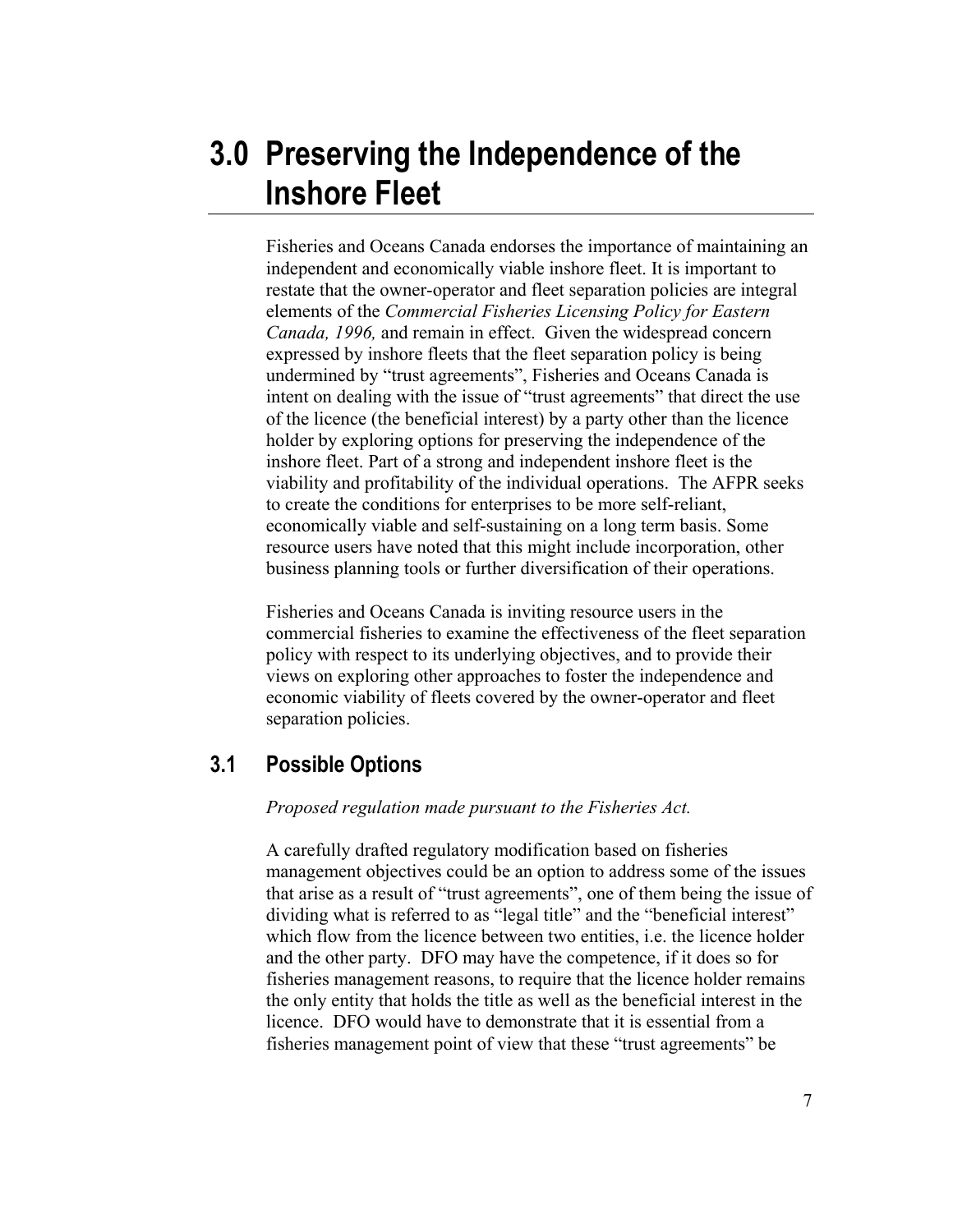dealt with as they negatively affect the management of the fisheries. DFO would have to justify that for proper fishery management reasons, the licence holder, i.e. the entity that receives the privilege to fish, is the one who should actually benefit directly from the granting of the privilege and maintain control of the privilege.

The underlying objective and purpose of such a proposed regulation would be to strengthen current policies and protect the independence of the inshore fleet. DFO cannot simply attempt to prohibit two parties from entering into a legal contract, nor can it dictate the terms of such a contract. Any such proposed regulation would purport to interfere with private financial transactions and this falls outside the jurisdiction of DFO.

#### *Licensing Policy*

Subject to the *Fisheries Act* and regulations made thereunder, the Minister of Fisheries and Oceans has the absolute discretion to issue licences to fish. The exercise of this discretionary power is guided by, among other things, the *Commercial Fisheries Licensing Policy for Eastern Canada, 1996*. There may be an opportunity to update this licensing policy to include a list of relevant considerations that may be taken into account by the Minister when making a decision regarding the issuance of a licence. DFO could develop clear written criteria that are to be taken into account when decisions are made to issue licences such as the existence of "trust agreements".

#### *Role for Others*

Provinces echoed the concerns of representatives of the inshore fleet with regard to the owner-operator and fleet separation policies during the consultations on the AFPR. As the regulation of processing plants falls under provincial jurisdiction, there may be a role for provinces, or for others, in preserving the independence of the inshore fleet.

### **3.2 Questions for Discussion**

#### *Regulatory Options*

 $\blacktriangleright$  Should Fisheries and Oceans Canada pursue a regulatory solution to the issue of "trust agreements"?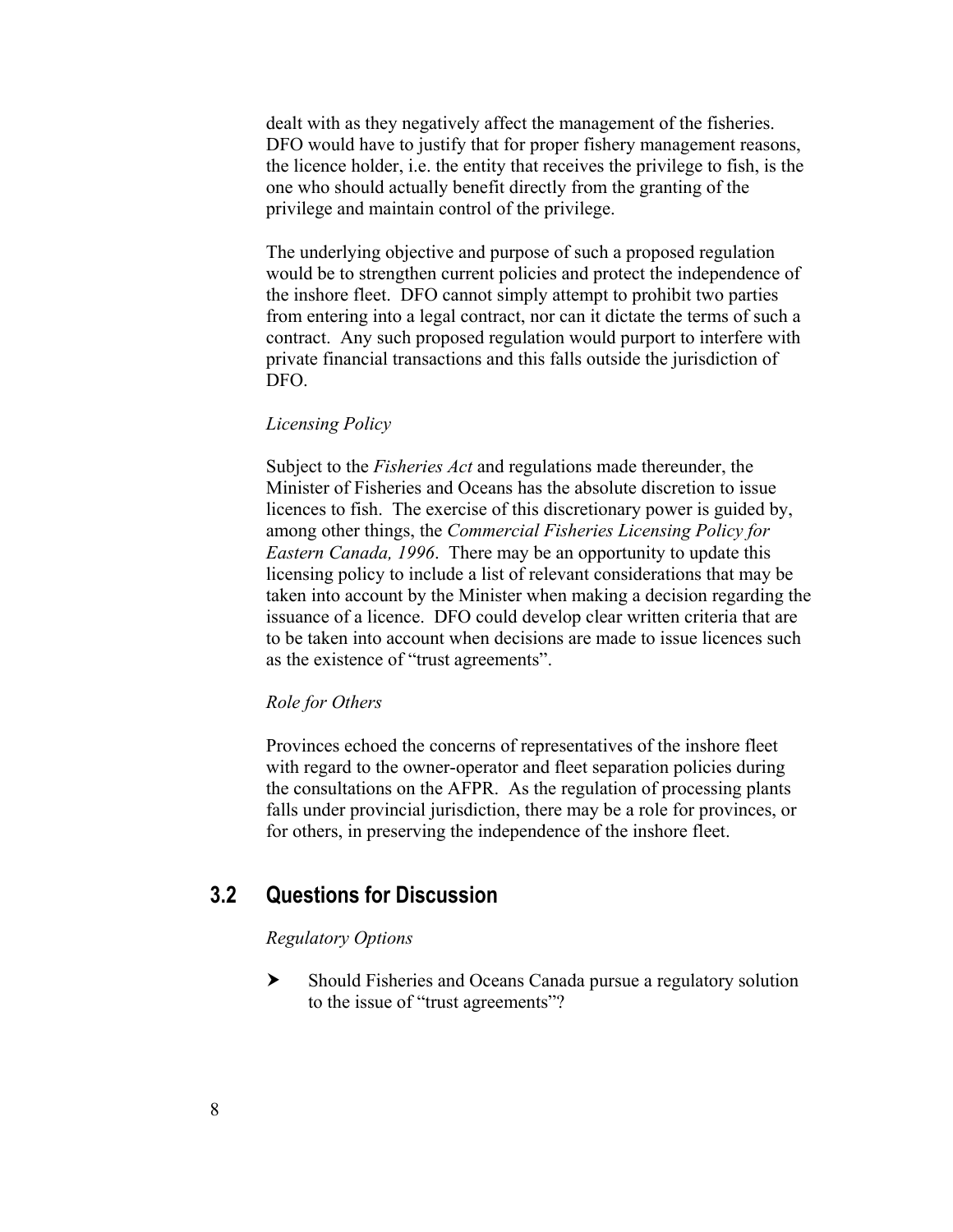#### *Licensing Policy Option*

- $\blacktriangleright$  How can Fisheries and Oceans Canada bring greater transparency to the decision-making process related to the issuance of licences?
- $\blacktriangleright$  Should it be possible for licences to be issued to corporations in the inshore sector? Under what constraints (for example, should such corporations be wholly owned by individual Core fishers)?
- $\blacktriangleright$  Should limits be imposed on the concentration of licences? If so, what limits are appropriate?

#### *Other Options*

- $\blacktriangleright$  Are there approaches other than regulatory change that should be explored to deal with the issue of "trust agreements"? If so, what alternatives may be feasible?
- $\blacktriangleright$  Apart from the owner-operator and fleet separation policies, what else can be done to foster the independence and economic viability of inshore fleets?
- $\blacktriangleright$  What role could the provinces play to deal with the issue of "trust" agreements"?

#### *Enforcement Issues*

- $\blacktriangleright$  What are the most effective and efficient means to enforce policies or regulations designed to protect the independence of inshore fleets?
- $\blacktriangleright$  What role could resource users play in enforcing those policies or regulations?
- $\blacktriangleright$  What would be an appropriate penalty? What other penalties would be effective?

#### *Other Issues*

- $\blacktriangleright$  How will the approach to deal with "trust agreements" affect existing arrangements?
- $\blacktriangleright$  The fleet separation policy allows fishing licences for vessels less than 65 feet in length, held by corporations prior to 1979, to be issued as replacement licences to another pre-79 corporation which holds fishing licences for vessels less than 65 feet in length. What effect would measures to deal with trust agreements have on these arrangements?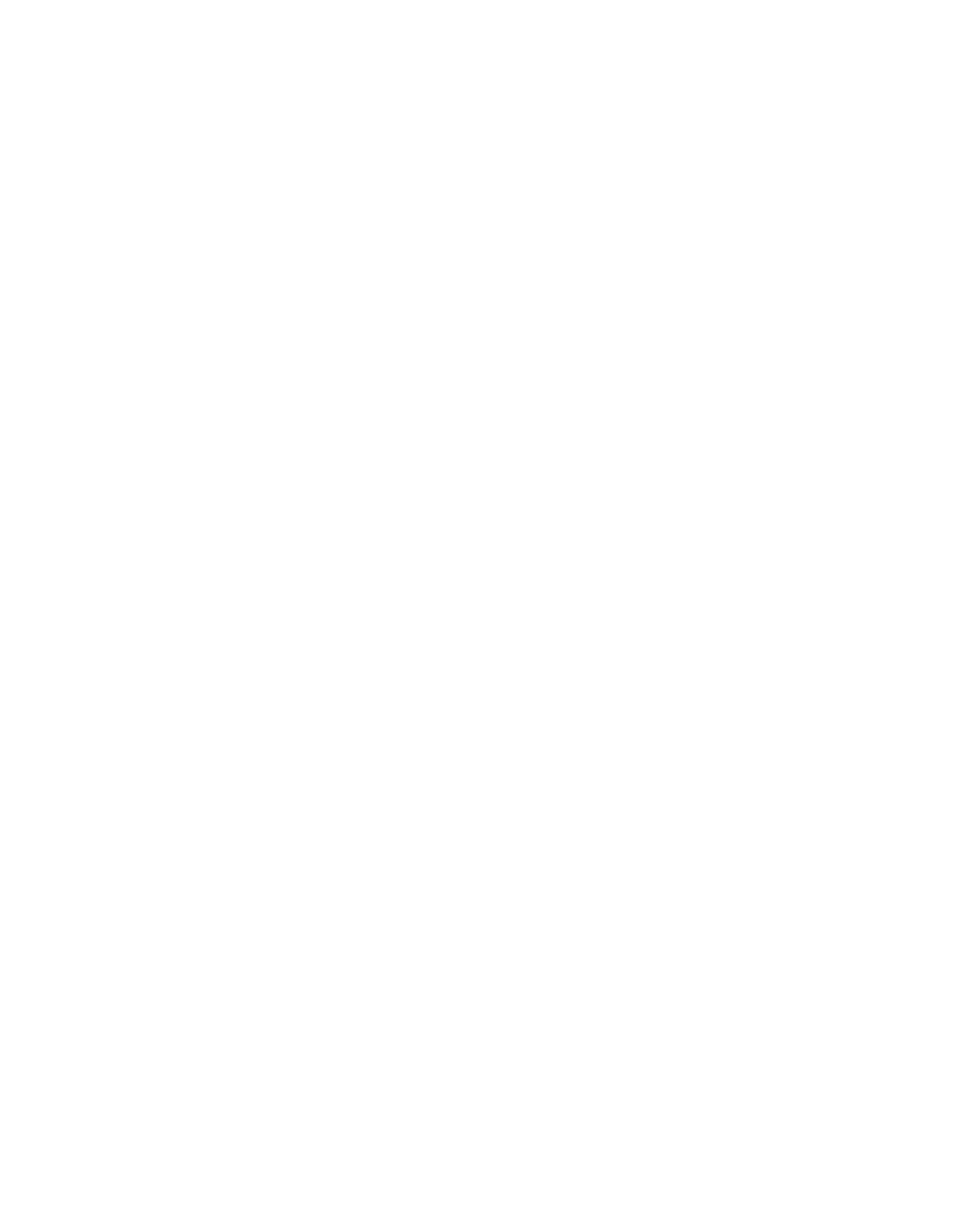## **4.0 Owner-Operator and Fleet Separation Policies**

In addition to the questions raised above, DFO is also seeking to add specificity on new processes that could be developed in the application of the owner-operator and fleet separation policies.

The AFPR Policy Framework proposes that resource users take a greater role in the decision-making processes that affect their operations. This will help to improve the viability and profitability of those operations, and ultimately benefit their communities. To meet their objectives, resource users might want to seek modifications to existing fisheries management policies, including the owner-operator and fleet separation policies. Resource users may also wish to propose new initiatives that better reflect their specific interests.

In keeping with the spirit of allowing fleets to make decisions and seek changes in policy that are best for them, Fisheries and Oceans Canada would consider requests from legitimate and recognized organizations representing a significant proportion of commercial licence holders within their fleets or regions for some changes to the owner-operator and fleet separation policies. Adaptation of these policies must continue to respect their underlying objectives − that is, avoiding undue concentration of licences and preserving and fostering a diversified sector of viable multi-licensed/multi-species independent inshore enterprises headed by professional fish harvesters. Some examples of what might be considered include flexibility for the owner-operator provisions to deal with: facilitation of intergenerational transfers; authorization for heads of enterprises to combine by pooling their quota shares (or licences or gear); or designation of qualified operators who have a long-term attachment to the industry.

More flexibility for resource users to define economic and social objectives must take place within the limits of sustainable use and certain constraints, some of which are listed in section 4.1 below. Procedures must be developed to ensure that communities, citizens and other groups are informed of new initiatives or proposed changes to existing policies that may affect their interests and to ensure that they have an opportunity to participate in the decision-making process. Such procedures will promote full, informed and open participation and debate in the decision-making process.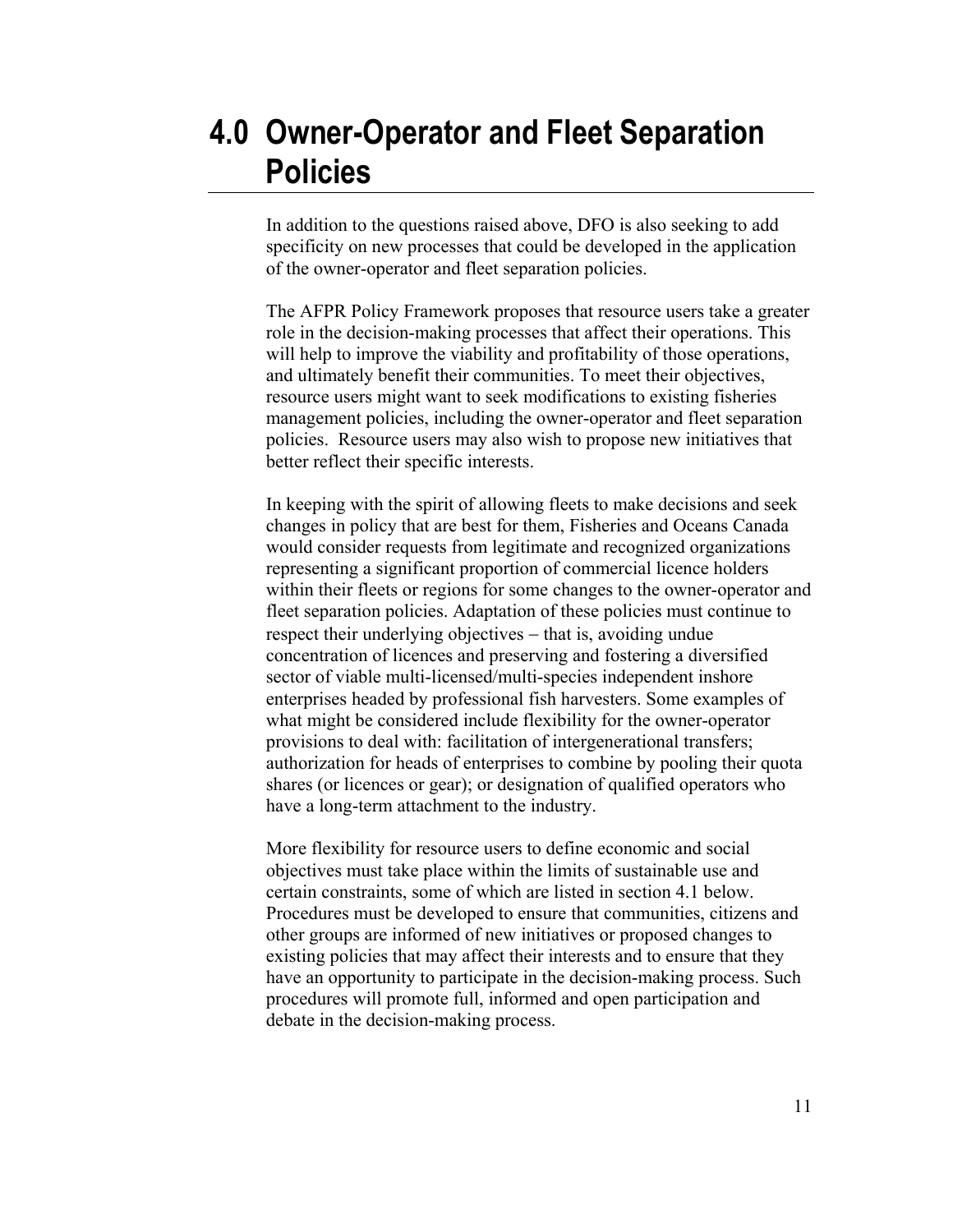This new approach proposed is similar to the one adopted for *Vessel Replacement Rules* and is consistent with the AFPR objective of promoting a self-reliant industry where fleets take on a greater role in decisions that affect their operations.

### **4.1 Constraints in Proposing Changes**

When considering proposals for modification of any policies or for the introduction of new initiatives, Fisheries and Oceans Canada will examine them in relation to the following constraints, with the understanding that Ministerial approval will be necessary to implement changes:

- adhering to conservation objectives;
- respecting the constitutional protection afforded Aboriginal and treaty rights;
- maintaining a balance between fishing capacity and available resources on a sustainable basis;
- no increase in the number of enterprises consistent with existing licensing policy;
- avoiding imposition of undue costs on governments or other resource users;
- taking into account the interests of others who may be affected by the proposals;
- maintaining the geographic distribution of economic opportunities within a diverse fleet structure; and
- taking into account the Minister's overall authority and responsibility for sustainable use of fisheries resources and their habitat, and for the access and allocation thereof.

Examination of proposals to seek flexible application of the owneroperator and fleet separation policies will also need to adhere to the following additional constraints:

- Fisheries and Oceans Canada will only consider proposals from legitimate and recognized organizations;
- Proposals must represent a significant proportion of commercial licence holders within a given fleet or region;
- Proposals must not result in an undue concentration of licences; and
- Proposals must respect the need to preserve and foster a diversified sector of viable, multi-licensed independent inshore enterprises headed by professional fish harvesters.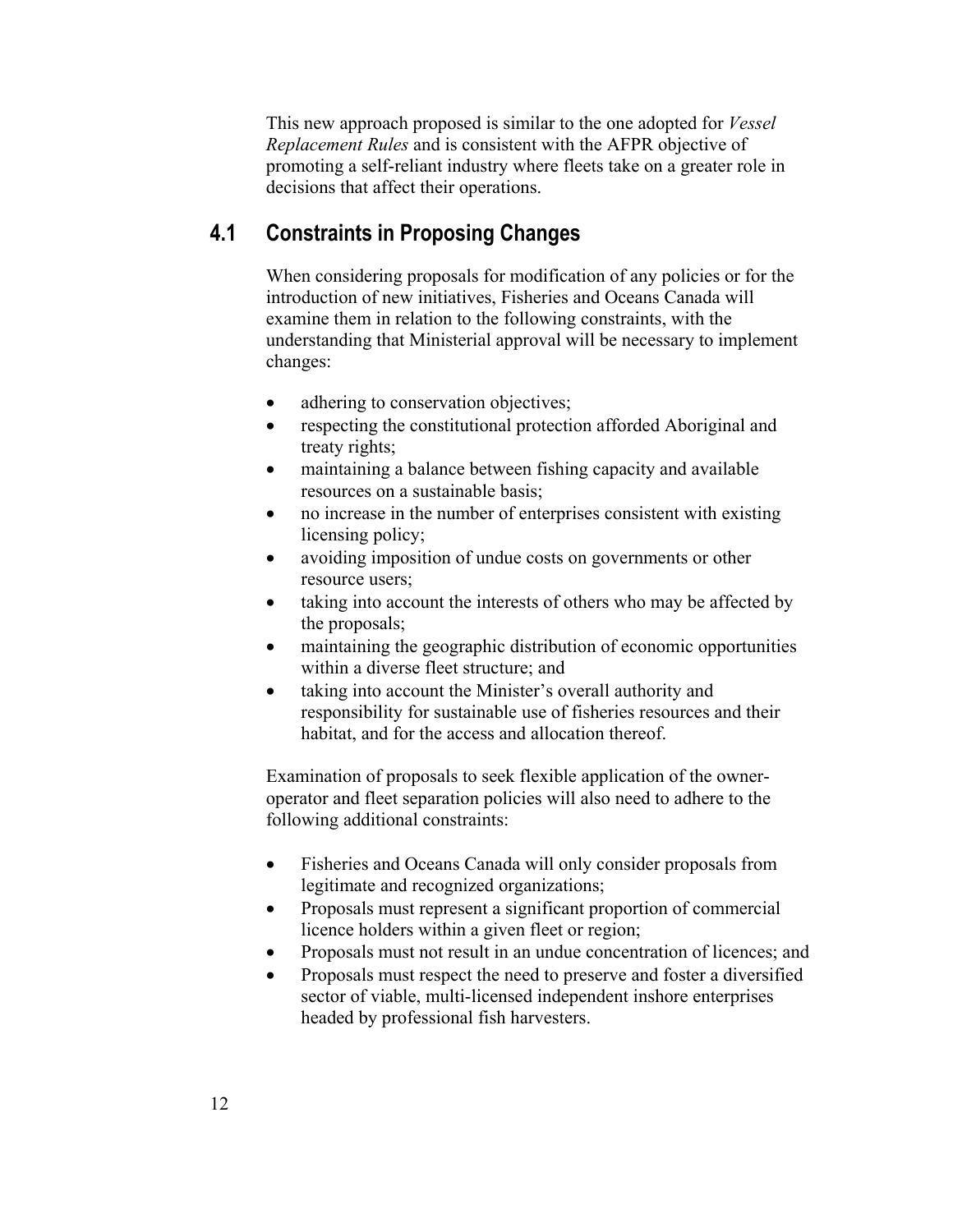## **4.2 Questions for Discussion**

- $\blacktriangleright$  What process should fleets follow to bring proposals to Fisheries and Oceans Canada on the application of the owner-operator and fleet separation policies? Is the process developed through consultations on *Vessel Replacement Rules* appropriate? If not, what should be changed?
- $\blacktriangleright$  How will the interests of other fleets or non-resource users be factored in? How will fleets bringing proposals forward be accountable for this?
- $\blacktriangleright$  How should "a significant proportion of commercial licence holders within a fleet or region" be defined?
- $\blacktriangleright$  How should "legitimate and recognized organizations" be defined?
- $\blacktriangleright$  Apart from the set of constraints identified in section 4.1, what other constraints should be considered in evaluating proposals with respect to application of the owner-operator and fleet separation policies?
- $\triangleright$  What should be the contribution of fleets to the costs of implementing proposals for change or new initiatives?
- $\blacktriangleright$  Should proposed policy changes be reversible? How will the effectiveness of these policy changes be measured? What is an appropriate timeframe for this?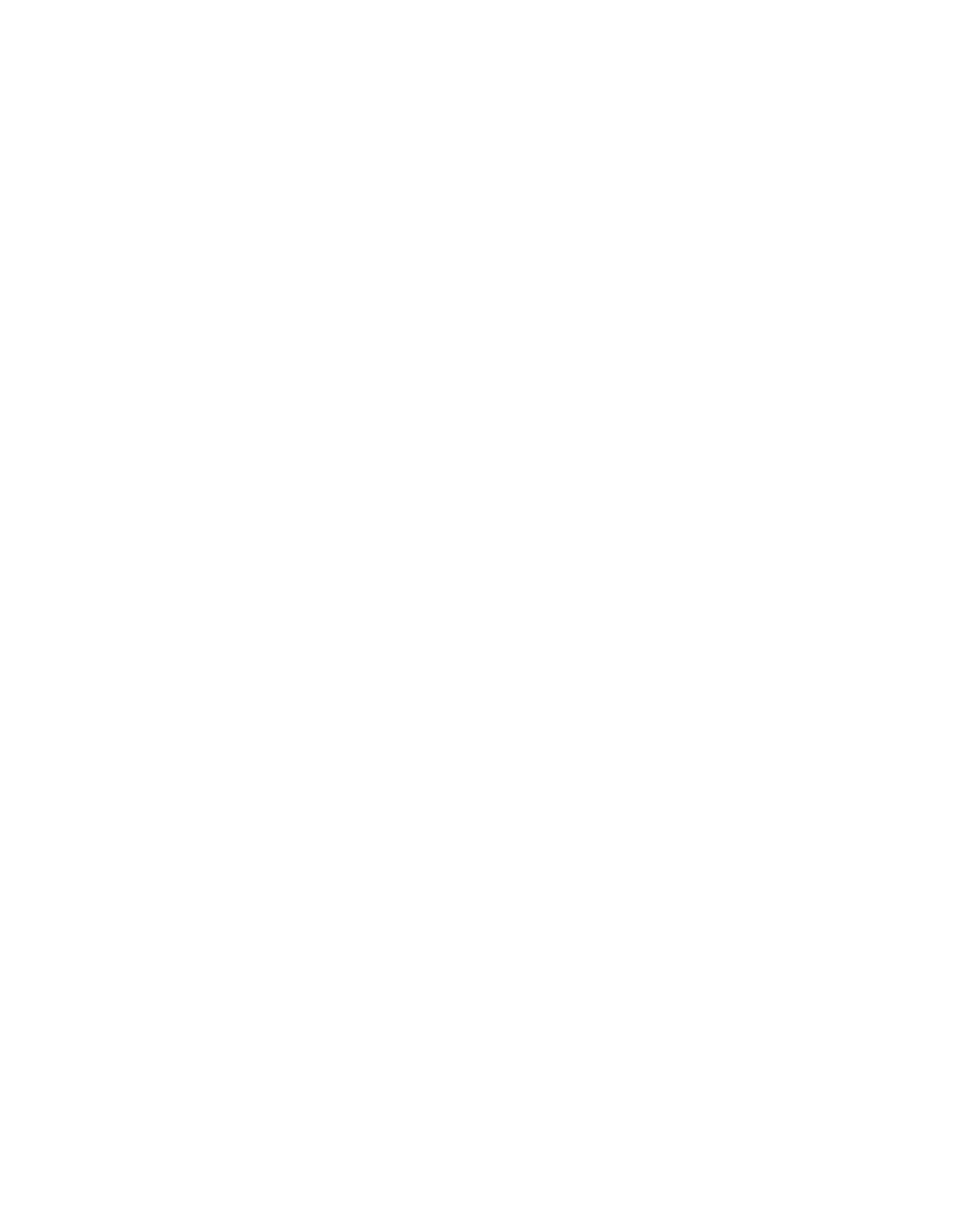## **5.0 Next Steps**

Based on these consultations, Fisheries and Oceans Canada intends to finalize and adopt an approach to preserving the independence of the inshore fleet.

- Fisheries and Oceans Canada will post "*What We Heard on Preserving the Independence of the Inshore Fleet* " on the Fisheries and Oceans Canada web-site at www.dfompo.gc.ca/afpr-rppa.
- If a proposed regulation is found to be the most effective means to preserve the independence of the inshore fleet, Fisheries and Oceans Canada will circulate a draft regulation that reflects the results of these consultations, and consult on the proposed change.
- Fisheries and Oceans Canada will finalize and release "*Guidelines for the Application of the Owner-Operator and Fleet Separation Policies*".

Please provide us with your comments and concerns by February 29, 2004 by any of the following means:

**E-Mail:** afpr-rppa@dfo-mpo.gc.ca

**Regular mail**: Atlantic Fisheries Policy Review 8th Floor, 200 Kent St. Ottawa, Ontario K1A 0E6

**Phone:**  1-866-2DFOMPO (1-866-233-6676) **Fax:** (613) 990-4111